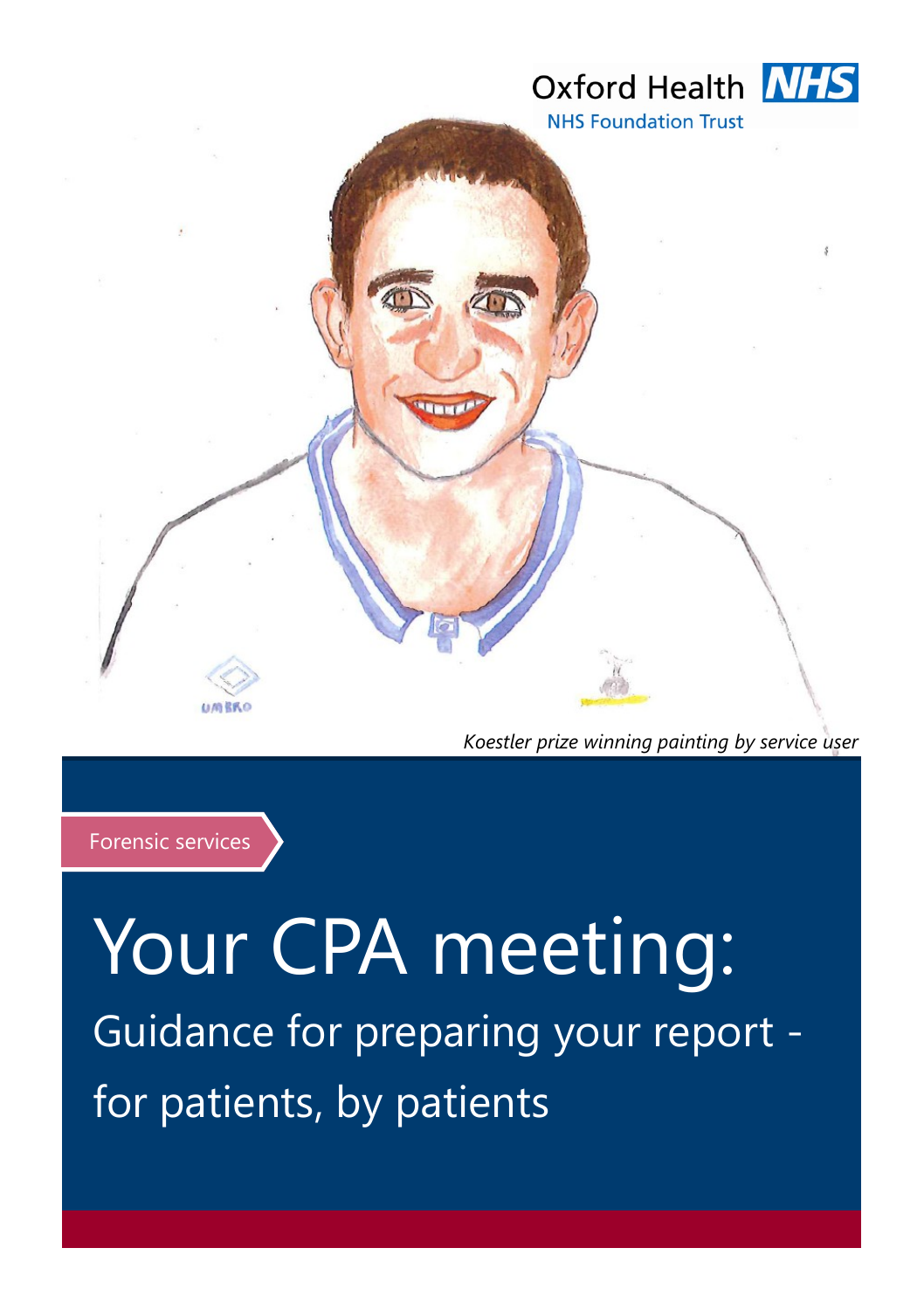# About this booklet

This is a template aimed at giving the patient an idea of how to put together a structured report that will briefly cover all main issues relevant to the patient's health, treatment and recovery during the last six months.

# **Introduction**

The template is divided into three parts:

### **Part 1:**

This contains a short sentence where the patient is given an opportunity to select a phrase to best describe how, in their view, the last six months have been for them.

#### **Part 2:**

This lists the various elements concerned with the patient's welfare, treatment and recovery. These issues will be addressed in part 3. The patient does not need to write anything in part 2.

#### **Part 3:**

This part gives the patient the opportunity to fully express their views, opinions and feelings with regards to their treatment and care.

This is carried out by asking different questions - relevant to each of the issues listed in part 2, whereby the patient may answer as many questions as they find helpful and also add anything not mentioned in the questions.

**2** Oxford Health NHS Foundation Trust | www.oxfordhealth.nhs.uk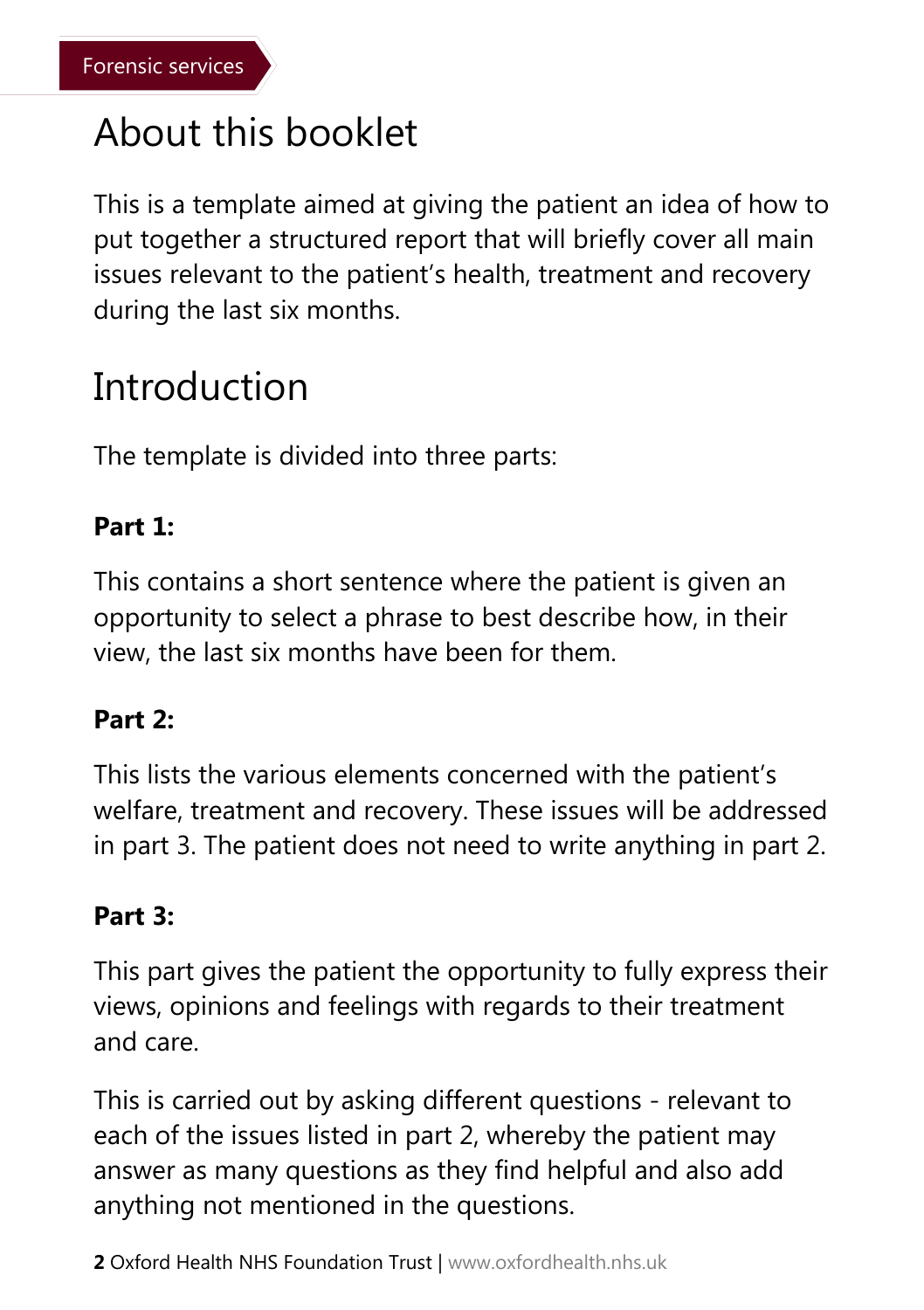# Part 1

Write out the following sentence, filling in the gap by using one of the phrases listed below:

"The past six months have been ………………….…………….. for me."

- a gradual improvement
- much the same as before
- difficult and challenging

# Part 2

In this part the various aspects of a patient's care and treatment have been divided up under separate headings.

You do not have to write anything in part 2.

These will be the key factors that the patient will comment on in part 3:

- 1. Personal and mental issues and difficulties
- 2. Medication
- 3. Personal relationships
- 4. Groups and occupational therapy
- 5. Leave: grounds and community, escorted and unescorted
- 6. Input from doctors, nursing staff and occupational therapists
- 7. Personal requests
- 8. Any other issues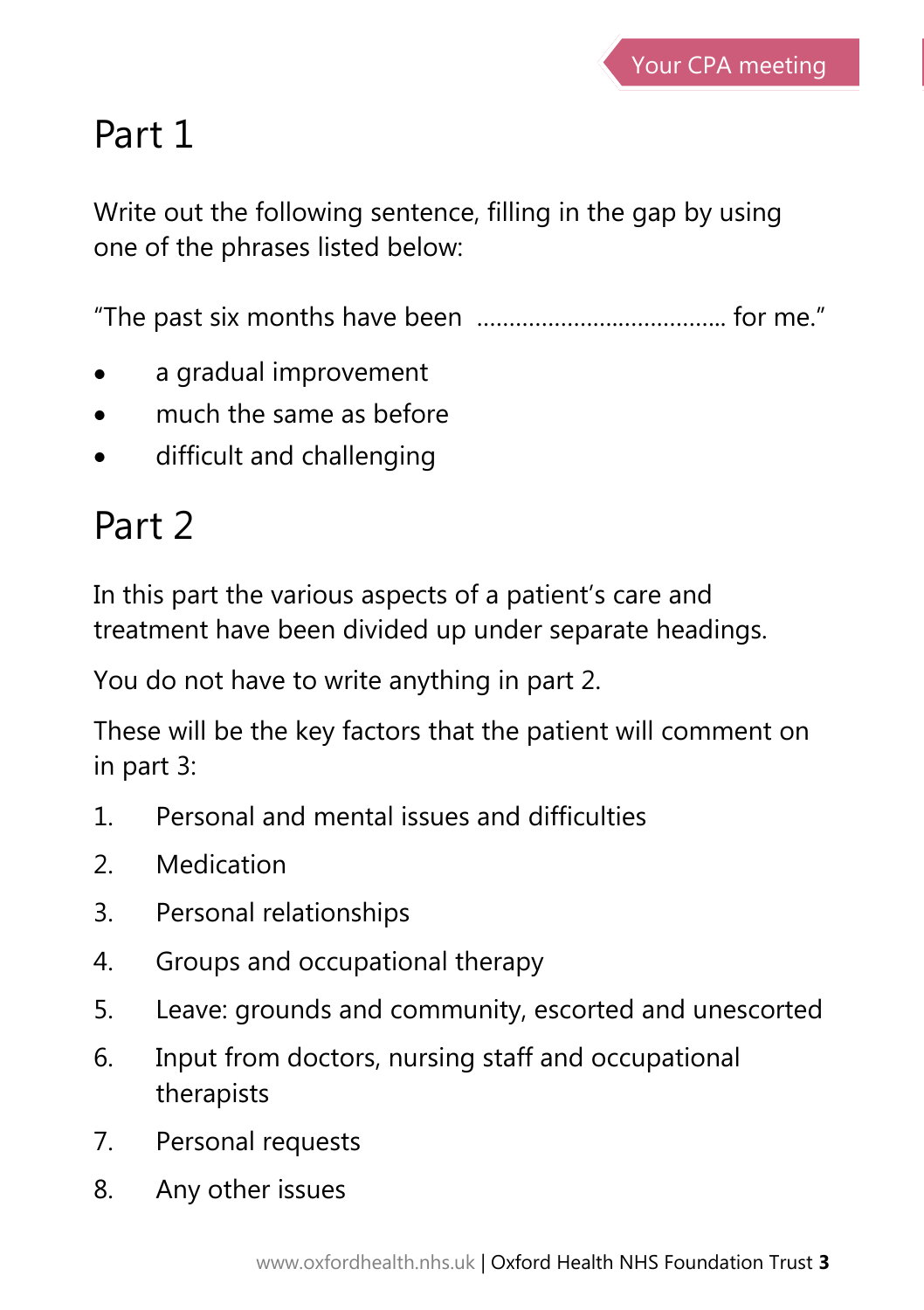# Part 3

In part 3 the patient is invited to comment personally on each of the issues listed in part 2.

Remember, this is your 'bit' - feel free to say whatever you want.

It is important for you to express how you are feeling about your treatment, care and recovery and what you would like to be different.

# **A suggestion:**

You do not have to answer all the questions. They are designed as a guide to help you to put into words how you are feeling here in hospital, and about all areas of your life while being treated in hospital.

You may feel that some of the questions reflect your life more than others, and you might think of more and different issues, as well as the ones mentioned below.

# **1. Personal and mental issues and difficulties.**

*For example: Any dominant problem, in particular*:

- any issue that you have been struggling with, during the past six months?
- anything to do with mental illness that you have needed help and assistance with?
- any other similar issues?
- **4** Oxford Health NHS Foundation Trust | www.oxfordhealth.nhs.uk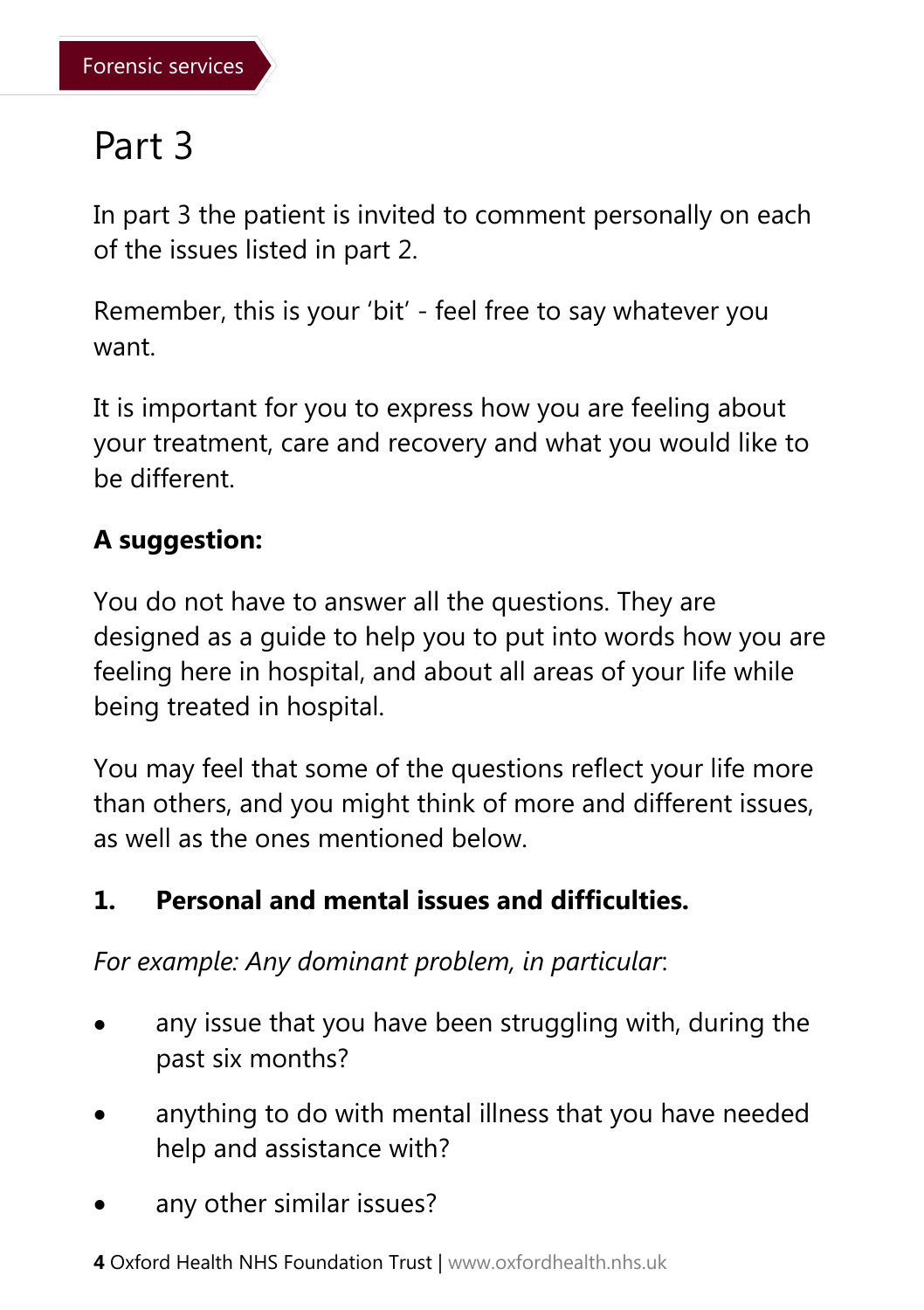### **2. Medication**

*For example: Your views on the medication you have been prescribed -*

- Perhaps the effect your medication has on you.
- Your opinion on how you feel whether anything needs to be changed in your medication.
- Any other similar issues.

## **3. Personal relationships**

*For example: Any significant issues with regards to your relationships with your peers.*

- Are there any ways whereby these relationships have improved - or not? Anything to mention regarding your relationships with people on ground leave, or in general on community leave?
- Have your relationships with family and friends benefitted as a result of them visiting you? Or is there anything that you would like to say about these visits?
- Any other similar issues?

# **4. Groups and occupational therapy**

*For example: Do you enjoy your groups?*

- Do your groups do the kind of thing you enjoy doing?
- Are they a burden to you?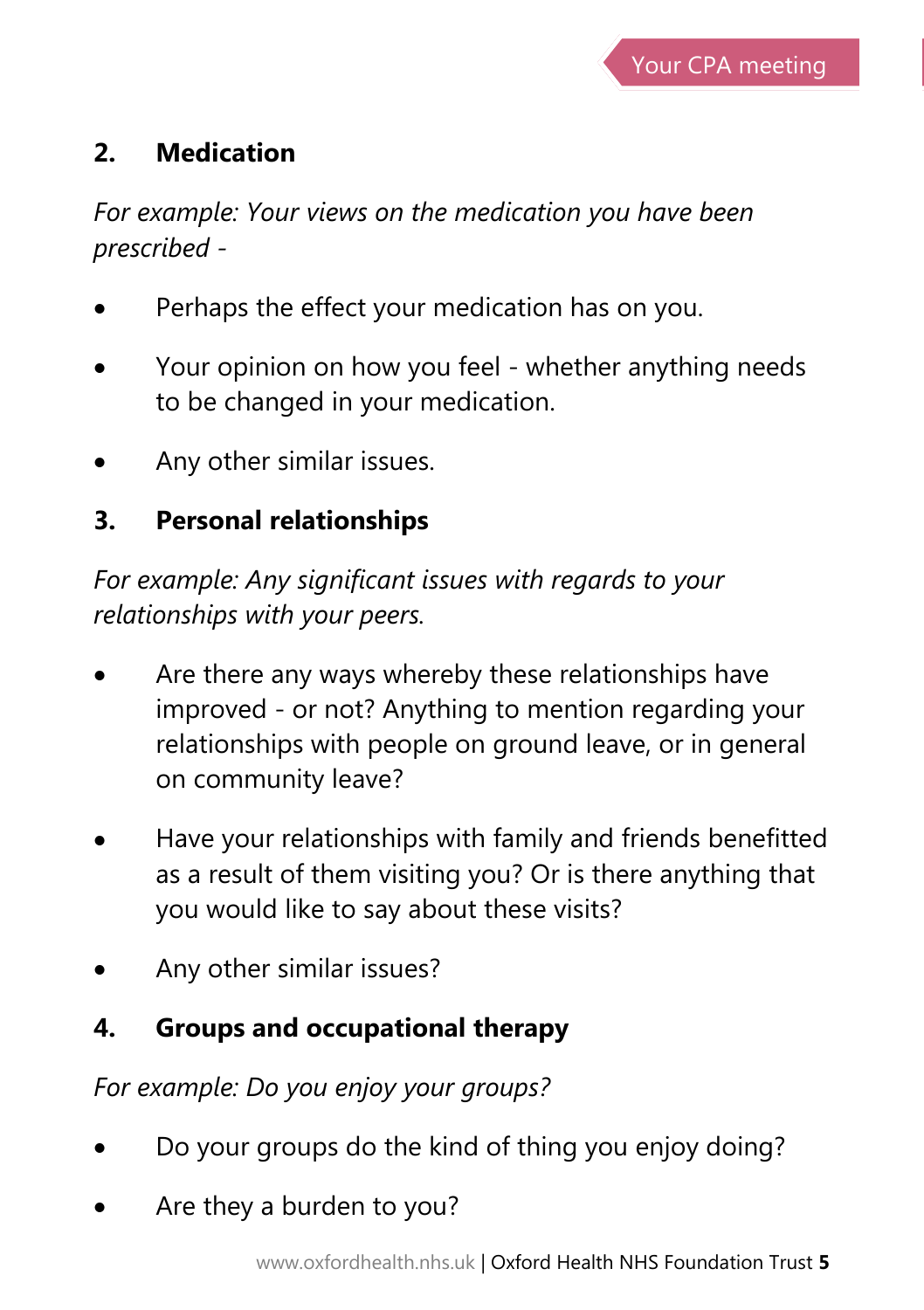- Do you feel you are doing the right amount of therapy sessions? Or do you feel you are doing too many – or too little?
- Any other similar issues?

#### **5. Leave: grounds and community leave, escorted and unescorted**

*For example: Do you enjoy your leave?*

- Do you feel supported enough by the nursing staff who accompany you on your leave?
- Do you feel you are allocated enough leave?
- Do you go to the sorts of places you are interested in visiting?
- Do you feel comfortable when meeting other people on ground leave, or with the general public on community leave?
- Any other similar issues?

### **6. Input from doctors, nursing staff and occupational therapists**

#### *For example: Do you feel understood and supported by your doctor?*

- Do you feel able to talk to your doctor enough about your personal problems and difficulties?
- Do you feel supported and encouraged by the nursing staff on your ward?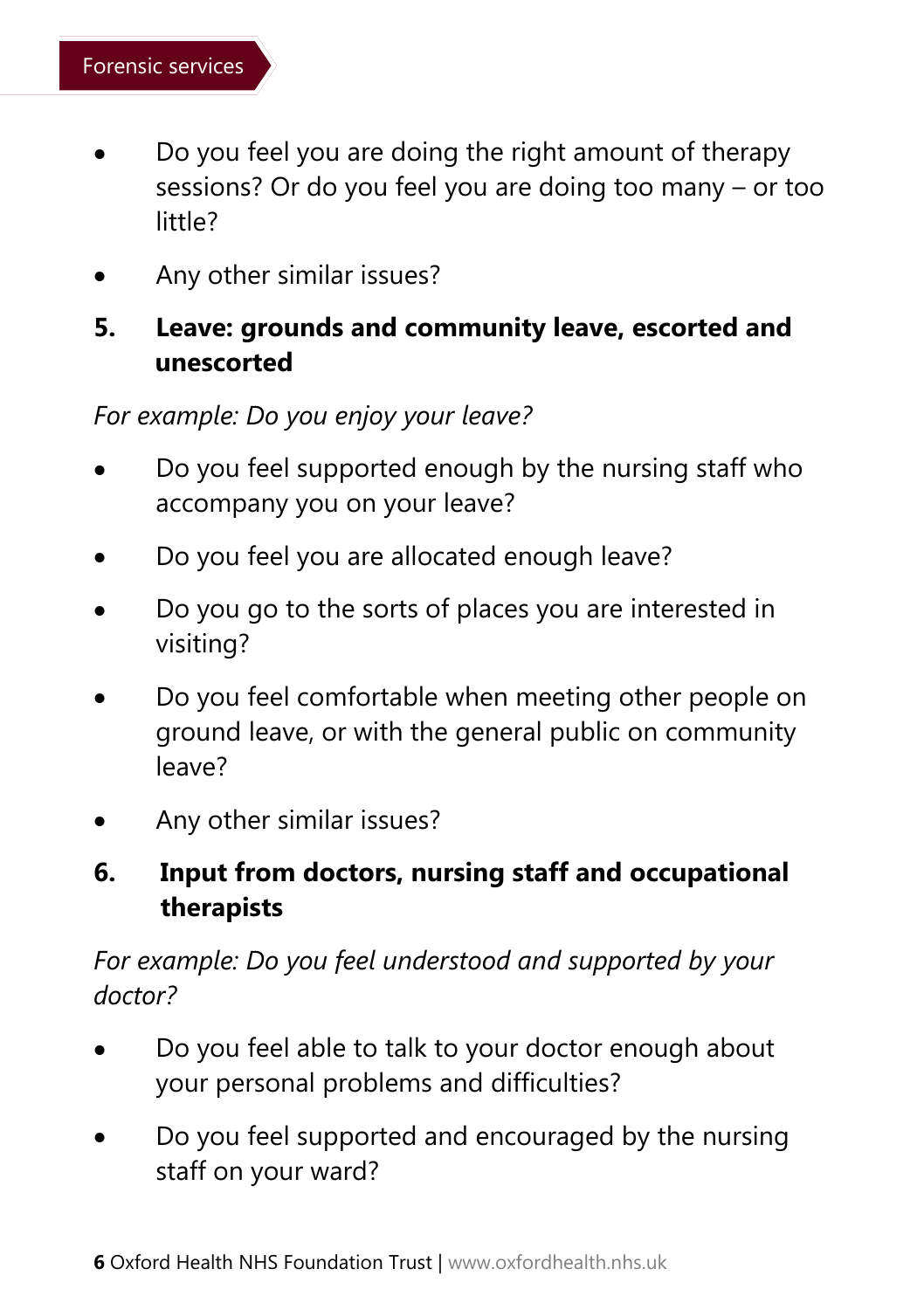

- Do you feel able to talk to them about your personal dilemmas and issues?
- Are you encouraged and supported by the occupational therapists?
- Do they challenge you?
- Any similar issues?

### **7. Personal requests**

In this question you can put forward any requests that might have occurred to you while completing the above sections.

For example:

- asking for different and more concise help for your personal health regarding mental illness issues.
- any changes to your medication.
- requesting more or different leave.

### **8. Any other issues**

In this question you don't have to 'sum up' all of the above points. However, if there is anything else you would like to mention to the CPA - anything at all, then this is the best opportunity.

The only thing remaining is to hold your head high.

Remember ... this is your meeting and the staff are there because they care. You can take an advocate with you to the meeting if you would like to.

Every good wish to you and for your recovery!